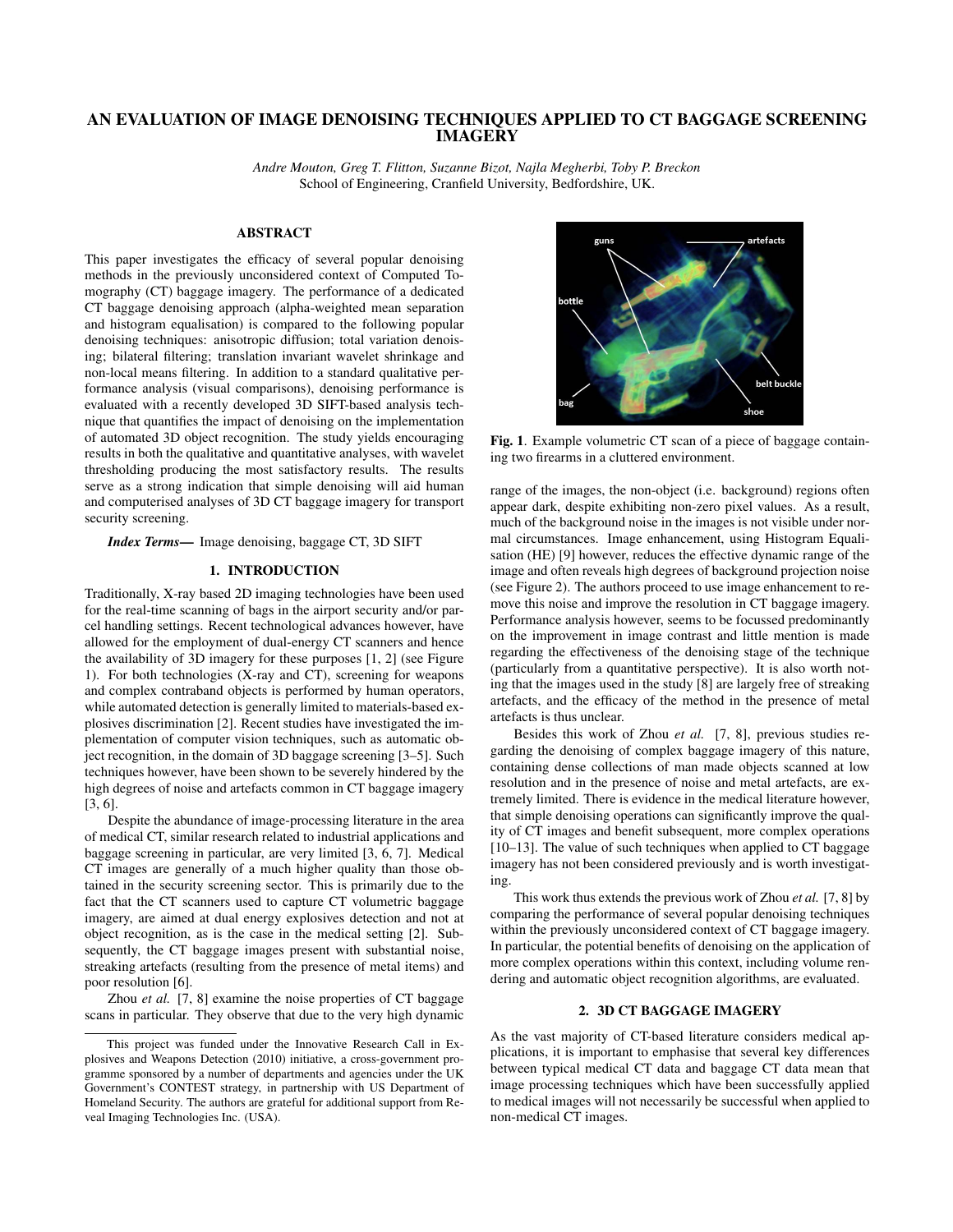

Fig. 2. CT baggage image slice before (a) and after (b) histogram equalisation. Histogram equalisation reveals the high degree of background projection noise, previously not visible.

While sub-millimetre isotropic resolutions in all three dimensions has become the norm in medical CT scanners [15, 16], the volumetric CT baggage data used in this study was obtained using a CT-80 baggage scanner manufactured by Reveal Imaging Inc. and yields an optimal spatial resolution of 1.56x1.61x5.00mm. Furthermore, the demand for a higher scan speed in the security screening setting (compared to the medical setting), leads to compromises in image quality in both resolution and noise [2]. The resolution of baggage data is thus anisotropic and significantly worse than the state of the art medical data. Anisotropic voxel resolution and poor resolution in the axial plane in particular, compound the effects of image noise and artefacts [17].

While medical CT scans generally present with relatively low degrees of complexity and contain minimal clutter, the content of a typical CT baggage scan is highly unpredictable and often extremely complex, exhibiting high degrees of clutter and artefact corruption [18] (see Figure 1). It is widely accepted that both human and computer detection rates are severely affected by complexity and clutter [2].

Previous studies, investigating the efficacy of denoising techniques when applied to low resolution imagery of this nature, containing dense collections of man made objects scanned in the presence of noise and metal artefacts, is extremely limited.

## 3. TECHNIQUES COMPARED

In addition to the approach of Zhou *et al.* [8], we use the recent denoising survey of Buades *et al.* [19] as a reference for selecting the denoising algorithms to compare. The following methods are thus selected for investigation: anisotropic diffusion; total variation denoising; bilateral filtering; translation invariant wavelet shrinkage; non-local means filtering and alpha-weighted mean separation and histogram equalisation.

Anisotropic diffusion: Anisotropic diffusion is a shapeadaptive filtering technique whereby an image is evolved under an edge controlled diffusion operator where the orientation of the filter is determined by the local gradient in the image. Image details such as edges and lines are thus preserved or even enhanced, while regions within edges are smoothed [20]. The generalised diffusion equation is given by:

$$
\frac{\delta}{\delta t}I(x, y, t) = div(c(x, y, t)\nabla I(x, y, t))\tag{1}
$$

$$
I(x, y, 0) = I_0(x, y)
$$
 (2)

where  $\nabla$  denotes the image gradient,  $div(...)$  is the divergence operator and  $c(x, y, t)$  is the diffusivity function, controlling the rate of diffusion [20]. Perona and Malik [20] proposed that  $c(x, y, t)$  be chosen as a function of the image gradient, such that image edges are preserved:

$$
c(x, y, t) = 1/(1 + \frac{|\nabla I|^2}{K^2})
$$
\n(3)

where  $K$  is a contrast parameter and is determined automatically using the noise estimator described by Canny [21].

Total Variation (TV) denoising: TV denoising exploits the prinicple that reducing the total variation [22] of an image, while maintaining a close match to the original image, removes image noise, whilst simultaneously preserving important details such as edges [23–25]. Rudin *et al.* [22] define the total variation of an image, u, as:

$$
J(u) = \sum_{1 \le x, y \le N} |(\nabla u)_{x,y}| \tag{4}
$$

where  $|u| := \sqrt{u_1^2 + u_2^2}$  for every  $u = (u_1, u_2) \in \Re^2$ . The total variation denoising problem can then be described as:

$$
\min_{u \in X} \frac{\|u - g\|^2}{2\lambda} + J(u) \tag{5}
$$

where  $\|.\|$  is the 2D Euclidean norm and  $\lambda > 0$  is a regularisation parameter. This study utilizes the iterative TV minimisation approach developed by Chambolle [25] to solve the above minimisation problem.

Bilateral filtering: The bilateral filter is another edge-preserving smoothing filter. The filter is defined by a Gaussian weighted average of pixels in a predefined local neighbourhood [26–28]. The technique is based on the principle that two pixels are similar not only if they are close to one another spatially but also if they exhibit some similarity in their photometric range or intensity [29]. The output pixel is thus computed as a weighted combination of its neighbouring pixels according to:

$$
g(x,y) = \frac{\sum_{k,l} u(k,l)w(x,y,k,l)}{\sum_{k,l} w(x,y,k,l)}
$$
(6)

where the weighting coefficient  $w(x, y, k, l)$  is computed as the product of a *domain kernel*  $d(x, y, k, l)$  and *range kernel*  $r(x, y, k, l)$ :

$$
d(x, y, k, l) = exp(-\frac{(x - k)^{2} + (y - l)^{2}}{2\sigma_{d}^{2}})
$$
\n(7)

$$
r(x, y, k, l) = exp(-\frac{\|u(x, y) - u(k, l)\|^2}{2\sigma_r^2})
$$
\n(8)

Translation-invariant wavelet shrinkage: Coifman *et al.* [30] show that due to the lack of translation invariance of the wavelet basis, traditional wavelet denoising via thresholding, leads to visual artefacts in the denoised image. They present a modified approach to reduce these artefacts using a technique termed *cycle spinning* which averages out the translation dependence of the wavelet basis.

Non-Local Means (NLM) filtering: The NLM filter of Buades *et al.* [19, 31] computes the mean of the values of all points whose Gaussian neighbourhood looks like the neighbourhood of the current pixel. In a recent survey on image denoising techniques [19], the NLM filter outperformed several state of the art denoising techniques. In the NLM algorithm, the estimated value for a pixel at coordinates  $(x, y)$  is computed as a weighted average of all the pixels in the image:

$$
g(x,y) = \frac{\sum_{k,l} w(x,y,k,l)u(k,l)}{\sum_{k,l} w(x,y,k,l)}
$$
(9)

where the weights,  $w(x, y, k, l)$ , are computed based on the similarity of pixels  $u(x, y)$  and  $u(k, l)$ :

$$
w(x, y, k, l) = exp(-\frac{\|u(x, y) - u(k, l)\|_a^2}{h^2})
$$
 (10)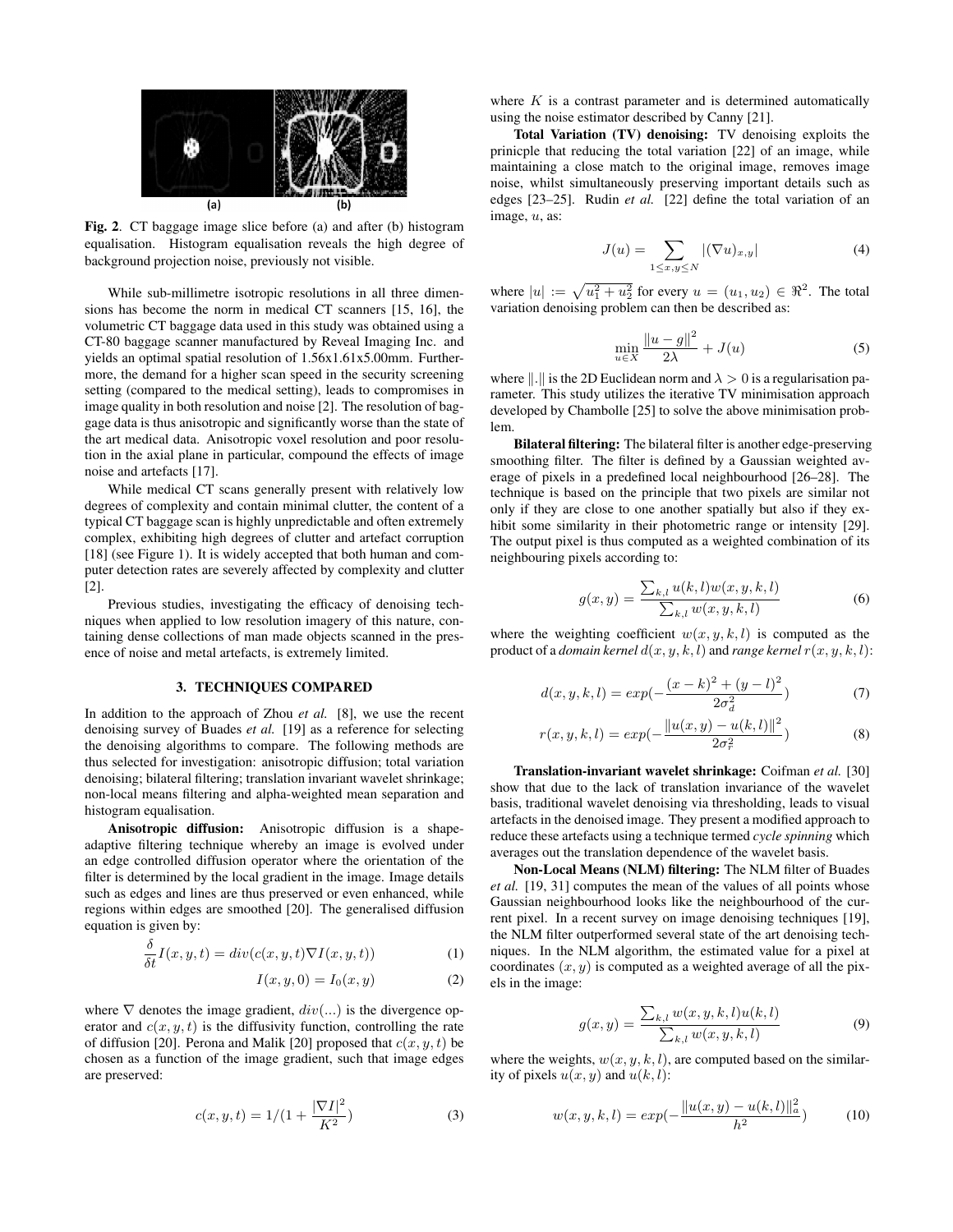where  $\|u(x, y) - u(k, l)\|_a^2$  is a Gaussian weighted Euclidean norm and  $a$  is the standard deviation of the Gaussian kernel. The parameter h is a constant proportional to the estimated noise in the input image.

Alpha-Weighted Mean Separation and Histogram Equalisation (AWMSHE): Zhou *et al.* [8] present an image enhancement algorithm that combines alpha-weighted mean separation and histogram equalisation to remove background noise and improve the resolution in CT baggage imagery. The proposed algorithm is comprised of two stages: noise removal and image enhancement. The noise removal step exploits the fact that much of the projection noise present in CT baggage imagery is characterised by very low pixel values relative to the high dynamic range of the image. A simple threshold-type noise removal procedure thus seems promising. An initial 2D CT image I is separated into an object image  $I_{\Omega}$  (containing the valuable information in the image) and a noise image  $I<sub>N</sub>$ (comprised of only noise) via Alpha-Weighted Mean (AWM) thresholding:

$$
I_O(x, y) = I(x, y) \quad \text{for} \quad I(x, y) \ge th_1 \tag{11}
$$

$$
I_N(x, y) = I(x, y) \quad \text{for} \quad I(x, y) < th_1 \tag{12}
$$

where the noise threshold  $th_1 = \alpha_1 I_{mean}$  and  $I_{mean}$  is the mean pixel value of  $I$ . The noise image  $I<sub>N</sub>$  is then discarded and the object image  $I_{\Omega}$  is subdivided again into upper and lower image sub-images ( $I_U$  and  $I_L$ ) by applying a second threshold  $th_2$  =  $\alpha_2 I_{O\_mean}$ :

$$
I_U(x, y) = I_O(x, y) \quad \text{for} \quad I_0(x, y) \ge th_2 \tag{13}
$$

$$
I_L(x, y) = I_O(x, y) \quad \text{for} \quad I_O(x, y) < th_2 \tag{14}
$$

The upper image  $I_U$  contains the brighter regions of the object image, while the lower image  $I_L$  contains the darker (yet still informative) regions.  $I_L$  is enhanced via Histogram Equalisation (HE) [9] yielding an enhanced image  $E_L$  and  $I_U$  is clipped to the maximum value of  $I_L$  (to compress the data range without introducing new artefacts) yielding the upper enhanced image  $E_U$ . The final image E is then created by combining  $E_U$  and  $E_L$  via addition:

$$
E(x, y) = E_U(x, y) + E_L(x, y)
$$
 (15)

#### 4. METHODOLOGY

Evaluating the performance of a denoising algorithm is an essential yet challenging task. In reality, baggage screening is a humanoperated task whereby a security official visually inspects every scan [18]. In other words, it is a qualitative problem. Therefore, emphasis should be placed on the qualitative analysis of the denoising algorithms.

The visual quality of the volumes before and after denoising are compared; this is done for both the original volumes as well as the original volumes corrupted with Gaussian noise of known standard deviation. An iso-surface based volume rendering technique [32], is applied to the data before and after filtering and the visual quality of the resulting volumes is used as an indication of the efficacy of the denoising technique.

Despite the importance of the qualitative analysis of the denoising algorithms, some form of quantitative analysis is still valuable. Traditionally, the mean-squared error (MSE) has been used to quantify the performance of reconstruction algorithms [9]. A recent study, however, has highlighted the limitations of using the MSE in the context of image processing [33]. The authors go as far as to say that the MSE is unreliable when used to predict human perception of image fidelity and quality. An alternative approach is thus desired.

A predominant motivation for effectively denoising CT baggage images is to aid the implementation of subsequent automated 3D

object recognition. Flitton *et al.* [3] have investigated the implementation of object recognition in complex CT volumes based on 3D SIFT features. The study shows that the presence of CT artefacts and noise is the predominant factor contributing to false positives.

The recent quantitative performance analysis technique of Mouton *et al.* [34], which is based on 3D SIFT keypoints [3], is thus used to quantify the results of the denoising algorithms. The technique uses the recent 3D extension [3] to the traditional SIFT algorithm [35] to determine the locations of keypoints in the volumes before and after denoising. Keypoint locations are determined in a similar manner to their 2D counterparts. An initial candidate set of keypoints is taken as the local extrema of multi-scale Difference of Gaussian (DoG) volumes, where the DoG volumes are created by convolving the input volume  $I(x, y, z)$  with 3D Gaussian filters  $G(x, y, z, k\sigma)$  at different scales:

$$
DoG(x, y, z, k) = I(x, y, z) \star G(x, y, z, k\sigma_s)
$$

$$
- I(x, y, z) \star G(x, y, z, (k - 1)\sigma_s) \quad (16)
$$

where  $k$  is an integer representing the scale index. A voxel is then considered a local extrema if it is a minimum or maximum in its local 3 x 3 x 3 (i.e. 26 voxels) neighbourhood at the current scale  $k$ as well as in the 27 voxel neighbourhoods in the two adjacent scale space DoG volumes (i.e. at scales  $(k + 1)$  and  $(k - 1)$ ). This initial candidate set of keypoints is then refined by discarding unstable keypoints caused by poor contrast if their densities are below a given threshold  $\tau_c$ . The candidate set is refined further by discarding the keypoints related to poor localisation on edges - determined by a second threshold  $\tau_e$  related to the Trace and Determinant of the 3 x 3 Hessian matrix of the DoG volume [3].

This 3D SIFT point detector is run on the volume before and after denoising and the number of object and noise SIFT points are manually recorded. An object feature point is identified as one located on an object of interest within the CT image whilst a noise feature point is considered as one which is not on the primary object within the CT image (i.e. assumed to be caused by noise or artefacts). The ratio of object feature points to total feature points (object + noise) is used as an indication of the performance of the given technique. It is assumed that an increase in this ratio will ultimately correspond to improved object recognition results [34].

#### 5. RESULTS

The aforementioned methods were tested on several scans obtained from a CT-80 model baggage scanner manufactured by Reveal Imaging Technologies. Since CT volumes are essentially composed of a set of CT slices, where each individual slice is a 2D image, the denoising algorithms could be implemented in the 2D domain by applying them on a 'per-slice' basis. The volumes were then reconstructed from the denoised slices. The optimal parameters for each of the denoising algorithms were determined empirically.

Figure 3 shows the results of applying the denoising algorithms to a scan of a container containing a single firearm. The first image in the figure displays the original, unfiltered volume and subsequent images (b) - (g) display the results of each of the denoising techniques. In Figure 3(a) the streaking artefacts surrounding the firearm in the centre of the container are clear. Each of the denoising methods yielded a significantly cleaner image. While the streaking artefacts are considerably reduced they are not completely removed. A greater degree of filtering would be required to remove more of the streaks but this would likely result in an undesired loss in valuable image information. It is thus apparent that denoising alone is not sufficient for removing all of the streaking artefacts without destroying image detail. This is especially evident for the AWMSHE approach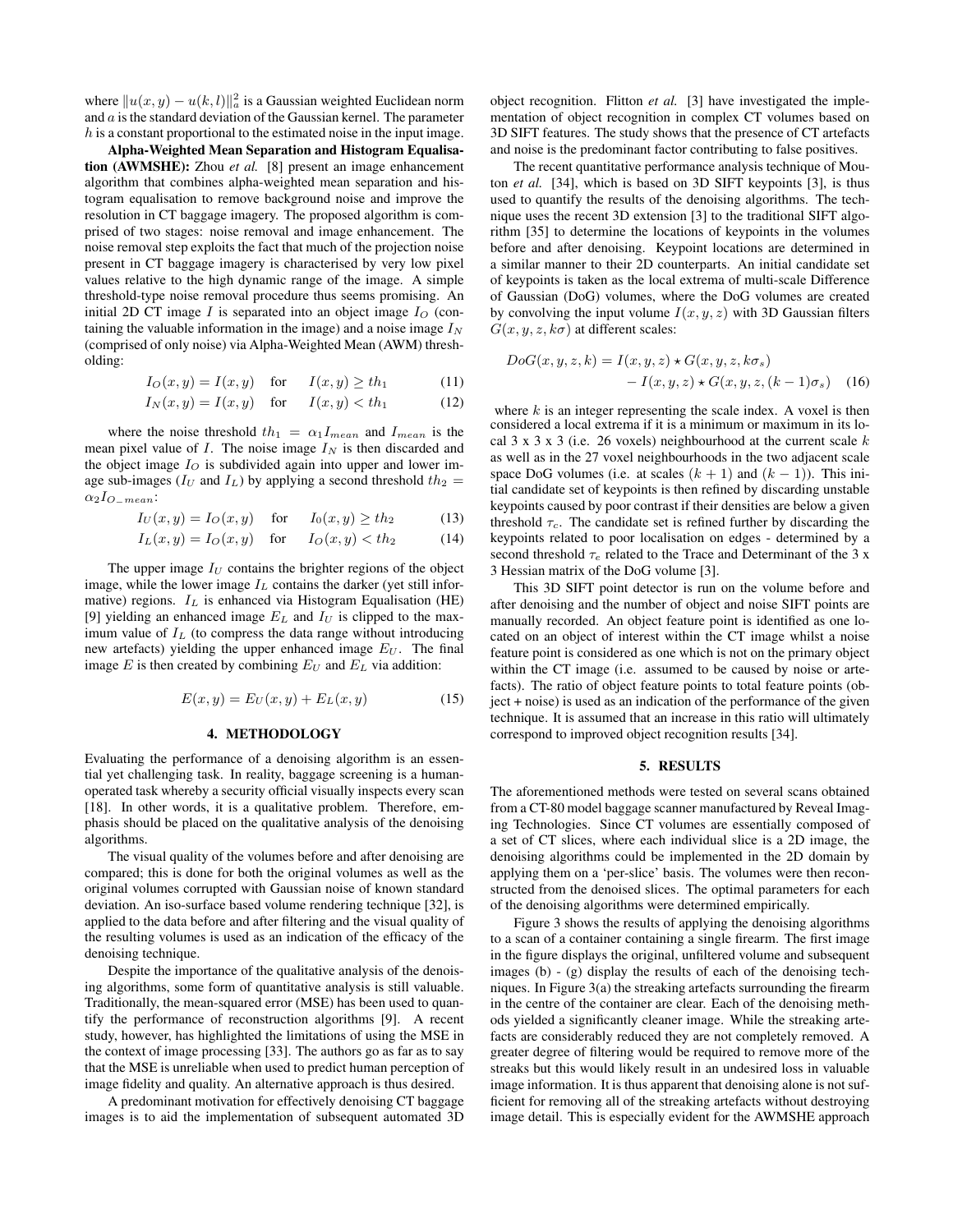

Fig. 3. (a) Original (b) Anisotropic diffusion (c) Bilateral filter (d) TV filter (e) Wavelet thresholding (f) NLM filter (g) AWMSHE



Fig. 4. (a) Original image with Gaussian noise,  $\sigma = 15$  (b) Anisotropic diffusion (c) Bilateral filter (d) TV filter (e) Wavelet thresholding (f) NLM filter (g) AWMSHE



Fig. 5. Single slice analysis with Gaussian noise corruption. (a) Original image with Gaussian noise,  $\sigma = 15$  (b) Anisotropic diffusion (c) Bilateral filter (d) TV filter (e) Wavelet thresholding (f) NLM filter (g) AWMSHE

(Figure 3 (g)) where the loss of edge information is clear. Recall that the AWMSHE approach relies on the noise being characterised by much lower pixel values than the 'valuable' image regions (containing important details) for denoising to be successful. Therefore, such a threshold-based denoising approach is bound to be insufficient for dealing with streak-like artefacts and heavy noise corruption as the required threshold will lead to significant destruction of edge information.

Figure 4 displays the same scan (in a different orientation), corrupted with Gaussian noise of standard deviation of 15 and then processed with each of the denoising methods. Figure 5 illustrates a single slice from each of the volumes in Figure 4. The variation in performance of the different algorithms is clearer in these two sets of figures. While this degree of noise corruption is unlikely in reality, it illustrates the efficacy of the denoising algorithms well. The NLM filter and wavelet shrinkage approach produced the most pleasing visual results, with the majority of the noise removed and a clear image of the firearm and container remaining. The limitations of simple denoising in terms of artefact removal are also illustrated clearer here: while the background noise is significantly reduced, considerable streaking artefacts remain - even for the two most effective methods (NLM filtering and wavelet thresholding). Interestingly, despite the

fact that the AWMSHE approach is the only dedicated baggage CT denoising technique the results are perhaps the poorest - with considerable degrees of noise and artefacts remaining (Figure 4 (g) and Figure  $5(g)$ ).

Figure 6 displays the results of the iso-surface based volume rendering algorithm [32], on the original scan and after applying each of the denoising algorithms. Wavelet thresholding and the NLM filter again yielded the most satisfactory results. To illustrate the effects of denoising on the rendering results more clearly, Figure 7 shows a magnified region of the rendered volumes before and after applying the NLM filter, which produced the most pleasing results. Denoising resulted in a considerably cleaner result, as is indicated by the demarcated regions.

Finally, Table 1 and Figure 8 display the results of the quantitative analysis discussed earlier. As mentioned, the SIFT point detection algorithm includes a refinement procedure whereby candidate SIFT points are rejected due to poor contrast and/or poor localisation on edges [3]. These rejections are governed by two thresholds which were set according to the optimal values recommended by Flitton *et al* [3]. The number of object and noise SIFT points was manually recorded across three scale-space levels. The results in Table 1 left indicate that there was no significant variation in the number of ob-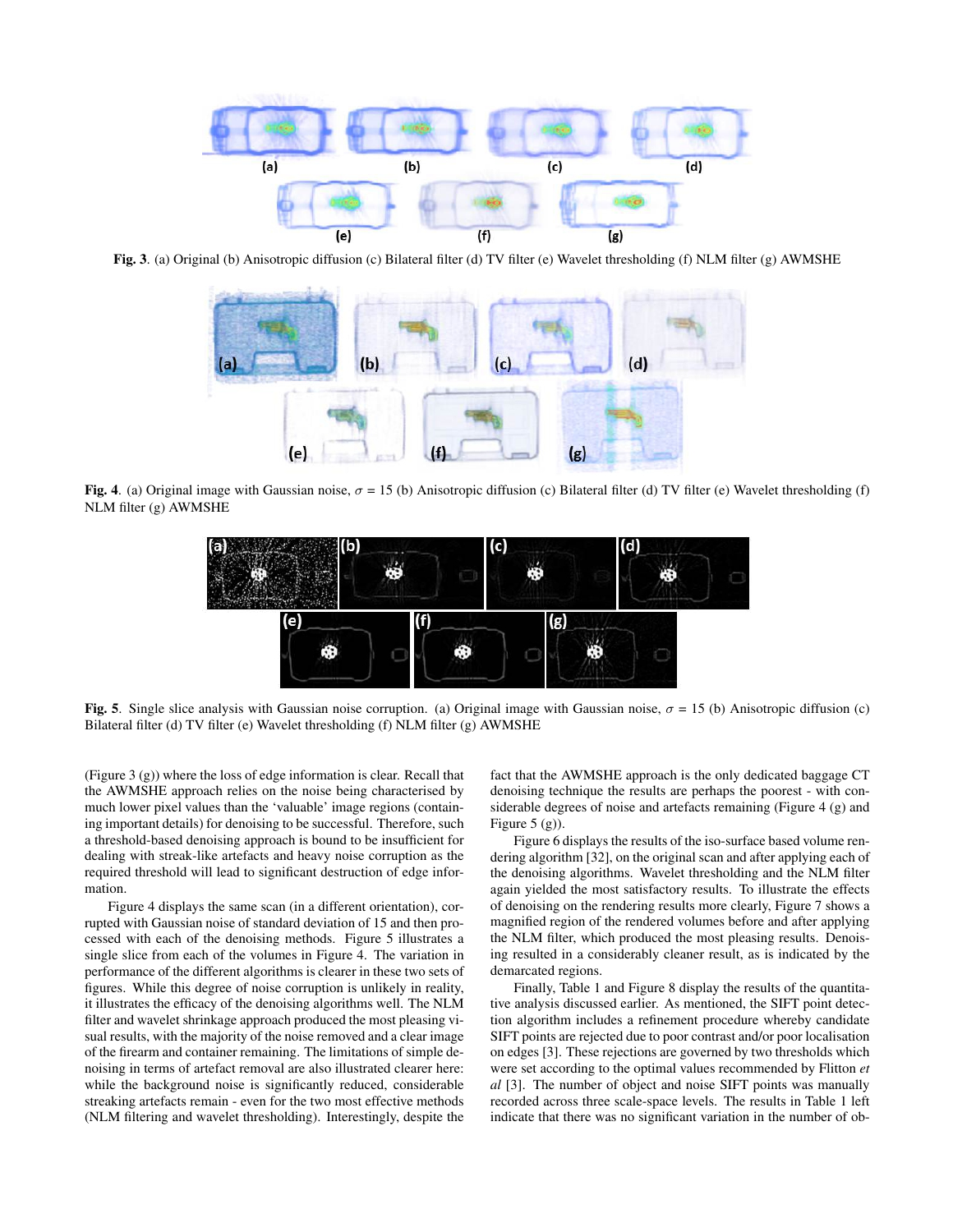

Fig. 6. Volume rendering on: (a) Original (b) Anisotropic diffusion (c) Bilateral filter (d) TV filter (e) Wavelet thresholding (f) NLM filter (g) AWMSHE



Fig. 7. Magnified region of rendered volumes for with regions of interest marked: (a) Original volume (b) NLM filtered volume

ject feature points detected for each of the volumes. For the unfiltered volume a total of 19 noise feature points was detected, yielding a ratio of 0.66. In every case, excluding TV filtering, denoising resulted in significantly fewer noise feature points and subsequently much higher ratios. Wavelet thresholding (indicated in bold in Table 1) yielded the optimal results with 0 noise feature points and thus a perfect ratio. The bilateral filter (2 noise feature points and ratio = 0.94) and NLM filter (1 noise feature point and ratio =  $0.97$ ) also returned statistically significant improvements. As was the case with the quantitative analysis, the AWMSHE was outperformed by the majority of the standard denoising techniques, indicating that this approach is of limited benefit in environments characterised by high degrees of artefacts and noise (the technique was tested on images with a much lower degree of artefacts and noise in the original work [8]).

For illustrative purposes, the SIFT point locations at the first scale-space level on the volumes before and after applying each of the denoising techniques are shown in Figure 8. The reduction in the number of noise feature points post-denoising is clear. These images illustrate keypoint locations at the first scale-space level only and so the numbers of object and noise feature points do not correspond directly with those in Table 1, which represent the numbers of keypoints across all three scale-space levels. The significant improvement in the ratio of object to total feature points, with little to no decline in the number of object feature points, is a strong indica-

| Method           | <b>Object</b><br>points | <b>Noise</b><br>points      | Ratio |
|------------------|-------------------------|-----------------------------|-------|
| Unfiltered       | 37                      | 19                          | 0.66  |
| Anisotropic      | 27                      | 8                           | 0.77  |
| <b>Bilateral</b> | 33                      | $\mathcal{D}_{\mathcal{L}}$ | 0.94  |
| TV               | 36                      | 20                          | 0.64  |
| <b>Wavelets</b>  | 35                      | 0                           | 1.00  |
| NLM              | 33                      |                             | 0.97  |
| <b>AWMSHE</b>    | 26                      |                             | 0.76  |

Table 1. Results of quantitative analysis of denoising techniques showing: number of object and noise feature points and resulting ratios. The best performing method indicated in bold.

tion that simple denoising will lead to improved object recognition results using techniques such as those implemented in [3].

# 6. CONCLUSIONS

This paper has compared the performance of several popular image denoising techniques in the previously unconsidered context of CT baggage imagery. In particular, images characterised by high degrees of background noise and streaking artefacts are considered. Previous studies considering the denoising of CT baggage scans are limited to the work of Zhou *et al.* [7, 8], where images with relatively low degrees of noise and artefacts are considered and no comparative analyses is performed. The major contribution of this study has thus been the extension of these previous works by considering low quality CT baggage imagery; by comparing the performance of a variety of simple, yet popular denoising algorithms, which have been met with success in other areas of image processing and by considering the impact of denoising on subsequent feature-based automated object recognition in this environment.

A comprehensive qualitative analysis indicated that all of the standard 2D denoising techniques yielded improvements in the visual quality of the volumes and significantly outperformed the dedicated CT baggage denoising approach of Zhou *et al.* [8].

A quantitative performance analysis using the technique of Mouton *et al.* [34] was used to quantify the impact of denoising